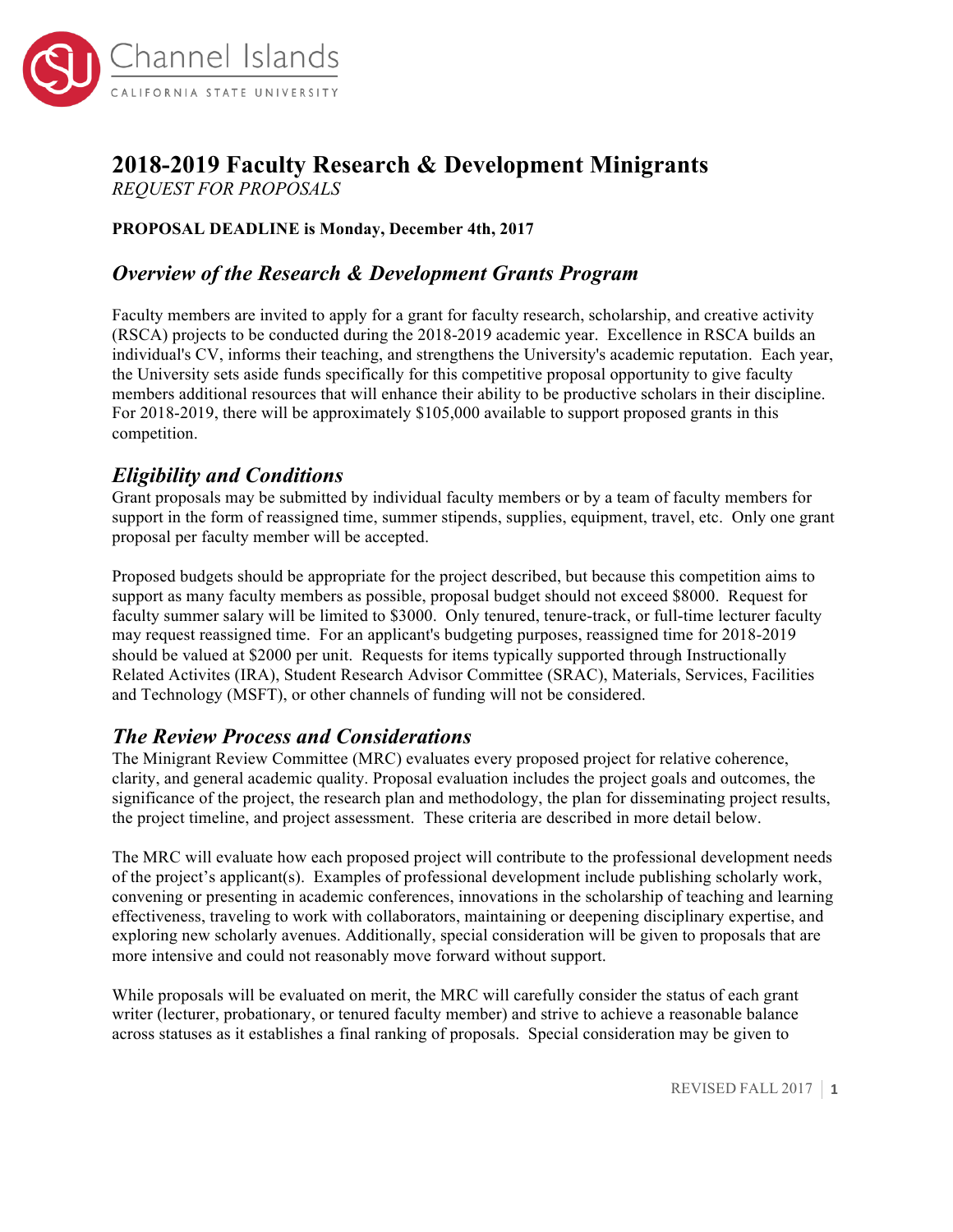probationary faculty. Please note that the current collective bargaining agreement grants probationary faculty 3 WTU for reassigned time each semester for their first two years at CSU Channel Islands. Faculty receiving such reassigned time in 2018-2019 will be given lower priority. Additionally, faculty will be given lower priority for an award if they were previously granted a minigrant for 2017-2018.

Minigrant proposals are encouraged to lay groundwork for the pursuit of funds from external sponsors. Those interested in pursuing external grant funding should work with the Research and Sponsored Programs pre-award staff to identify opportunities that align with their interests.

Applicants are both encouraged to write for a general audience (reviewers) and to write for a scholarly audience (their disciplinary peers).

## *Review Criteria*

Because every discipline has its own standards for scholarship and teaching, reviewers will make every effort to take disciplinary context into consideration when they evaluate a proposal. Each proposal will be reviewed on the basis of criteria that express the intent of Senate Policy 11-14. These criteria are:

Project goals and outcomes: The proposal clearly describes the focus of the project (e.g., research problem, objective), sets clear goals and outcomes, and it explains the steps that will be taken to realize project goals.

Research plan and methodology: The proposal conveys a complete and well thought-out plan for the project that describes the activities of all individuals involved in the project. Depending on the scope of the proposal, this section may consider data collection methods (e.g., interviews, sampling protocols), compliance requirements (e.g., IRB), and data analysis. If support is requested for a student research assistant, the proposal must also include a description of their role and how the faculty member(s) will provide them mentoring or management.

Professional development benefits for faculty: The proposed makes clear how the project will advance each individual applicant's research, scholarship, and creative activity. The proposal discusses whether the applicant(s) intend to pursue external funding and identifies which courses of external funding are likely to be pursued. If a team of faculty members is involved in the project, the benefits for each team member should be addressed separately.

Benefits to the University, School, Program, and the applicant's teaching: The proposal makes clear how the proposed project will contribute to the intellectual culture of the institution and how it will inform the applicant's teaching.

Dissemination plan: The level and type of dissemination is appropriate for the project, its goals, and its outcomes.

Project timeline: The project goals and objectives are attainable within the timeline of the proposal.

Project assessment: The proposal describes how the product(s) of the project will be assessed and evaluated to determine the degree of success achieved. For instance, project products or outcomes will be identified.

#### **2** REVISED FALL 2017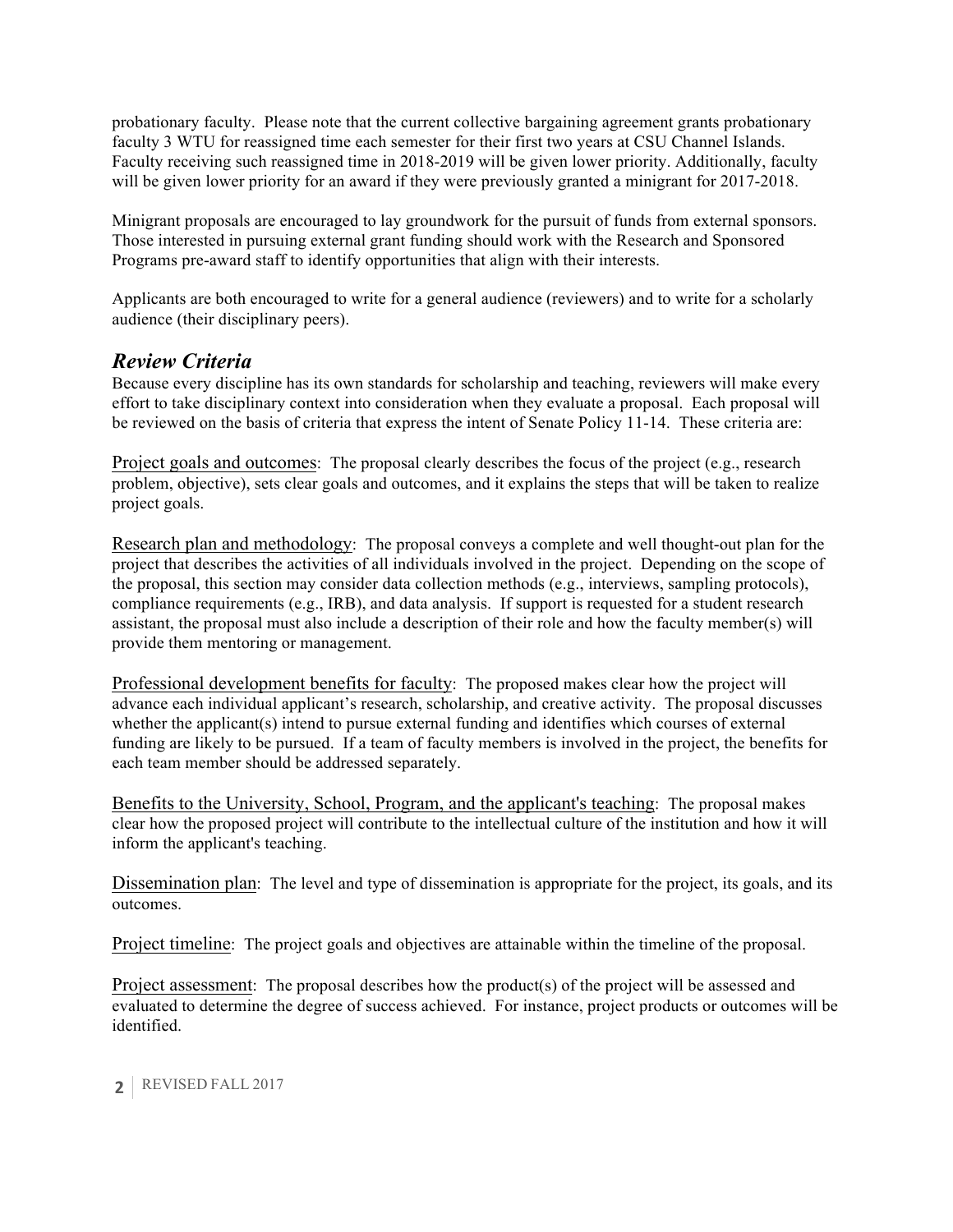Budget: The proposed budget is reasonable in the context of the project description, and the project costs are necessary to achieve project goals and outcomes.

Once award decisions have been announced, all applicants will receive written reviews from the MRC that include what the committee regarded as strengths and weaknesses of the proposal. A list of awards made will be posted to the minigrant program web page.

## *Proposal Requirements*

Proposal documents should be prepared using a word processor, should use single-spaced text in a font size no smaller than 12 point, and submitted in PDF format. A font should be chosen that is easy for a reviewer to read. The MRC suggests Times New Roman, Palatino, or Computer Modern fonts. Page margins should be no smaller than 1 inch, and pages must be numbered.

Each proposal package should consist of the elements described below. If an applicant has received a minigrant in the past five years, the applicant should also include a copy of the post-project report submitted upon the completion of each of those minigrants.

### Cover Sheet

#### Proposal Summary (250 words)

The Project Summary outlines the proposed project in a way that is suitable for sharing independently of other proposal components. This summary should be no longer than a half-page and be appropriate for publication on the CI web page. This summary should be the first section in the Proposal Narrative (described below). The applicant will also separately submit the text of this summary as part of the online application.

#### Proposal Narrative (3 pages max)

The proposal narrative should include sections, starting with the Proposal Summary, that target the categories that will be used to review the proposal, e.g., project goals and outcomes, significance of the research or creative project, research plan and methodology, dissemination plan, and project assessment.

#### Proposal Budget (1 page)

The budget page should include an itemized statement of expected costs of the project and a subtotal of those costs along with a subtotal for reassigned time if requested. All costs should be listed and their use described and justified. The need for reassigned time should be justified separately, and the applicant should specify when they would like the reassigned time granted (Fall or Spring). Requests for three units of reassigned time are normal. Requests for additional reassigned time are allowed, but very rarely granted.

Funds will be available on 1 July 2018 and must be spent by 20 June 2019. Due to general fund spending constraints that are tied to the fiscal year, summer stipends may only be available for work in July 2018 or in June 2019. Please budget accordingly. Instructions on using funds will be sent to PIs and Program Analysts in June 2018.

#### Curriculum Vitae